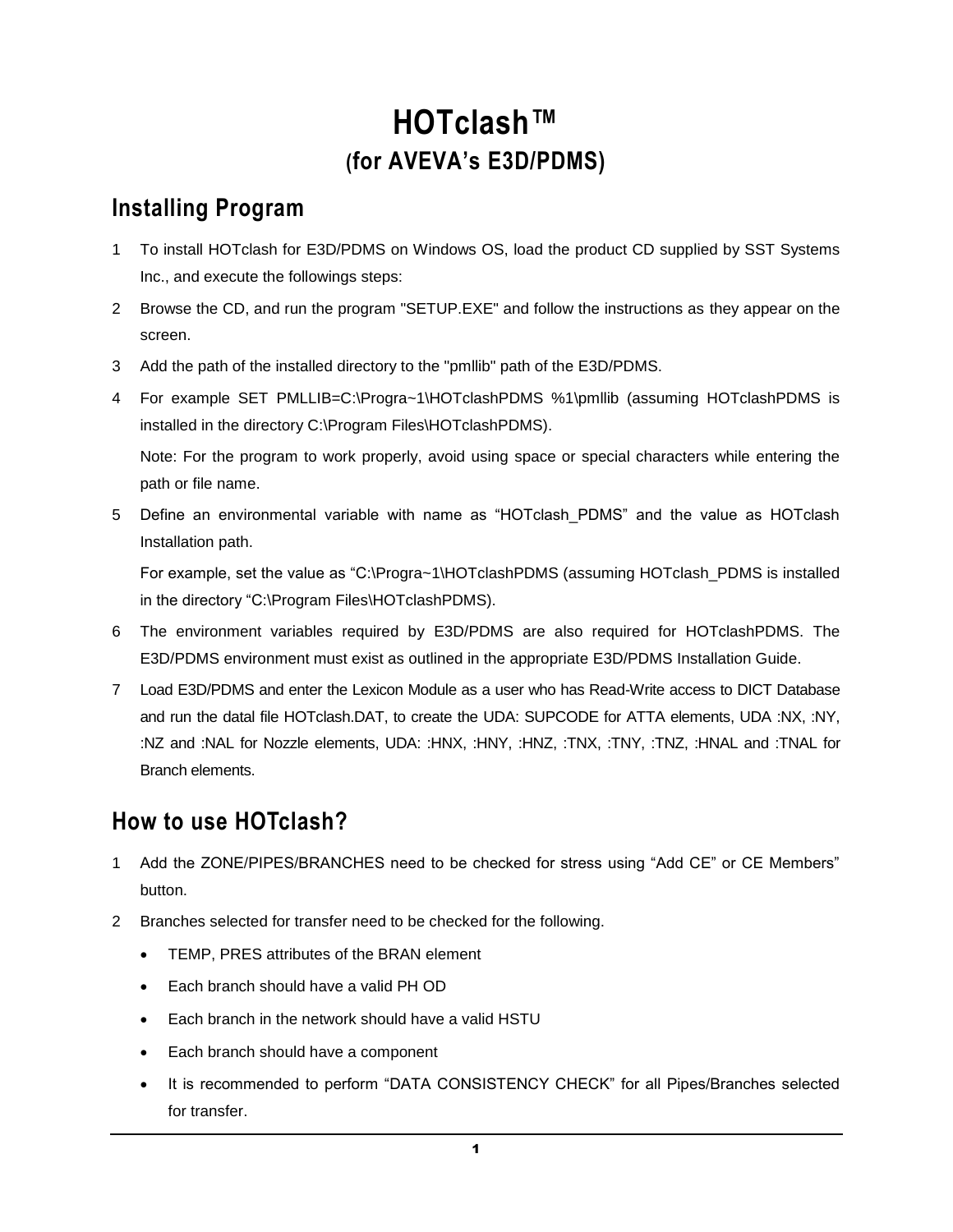- 3 For transferring the support details, ATTA's have to be created at support locations and the UDA (:SUPCODE) should be set a value as given in the field #1 (i.e., "PdSupport" ) of the access db "SupportType.mdb".
- 4 To use HOTclashPDMS, type "show !!HOTclash" on the command line of E3D/PDMS Design Module. The following form appears,

| <b>A</b> HotClash                                                                                                          |                                            |                  |                                              |                                 |                    |    |
|----------------------------------------------------------------------------------------------------------------------------|--------------------------------------------|------------------|----------------------------------------------|---------------------------------|--------------------|----|
| File Name                                                                                                                  | %PDMSWK%\Temp01                            |                  |                                              |                                 |                    |    |
|                                                                                                                            | Input Units used in Project while entering |                  |                                              |                                 |                    |    |
| Pressure                                                                                                                   | Bar                                        | Temperature<br>× | Celsius                                      | v                               | Kilogram<br>Weight |    |
| Analysis Code                                                                                                              |                                            |                  | B31.1                                        |                                 |                    |    |
| Default Hanger Design                                                                                                      |                                            |                  | Grinnell                                     |                                 |                    |    |
| Transfer Model in                                                                                                          |                                            |                  | SI Units                                     |                                 |                    |    |
| Specific Gravity                                                                                                           |                                            |                  | 1                                            | Starting Node number            |                    | 10 |
| <b>Hydrotest Pressure</b>                                                                                                  |                                            |                  | 1                                            | Node Number Increment           |                    | 10 |
| Hydrotest Sp.Gravity                                                                                                       |                                            |                  | 1                                            | Process elements, if dia.is >   |                    | O  |
|                                                                                                                            | Identify Support ATTA's with ATTYPE        |                  | <b>SUPP</b>                                  |                                 |                    |    |
| Vertical Axis                                                                                                              |                                            |                  |                                              | Transfer 3way and 4way Valve as |                    |    |
| O Y Direction                                                                                                              |                                            |                  | Rigid Elements                               |                                 |                    |    |
| ⊙ Z Direction                                                                                                              |                                            |                  | O Pipes with Concentrated Mass               |                                 |                    |    |
| <b>Transfer Supports</b>                                                                                                   |                                            |                  | Transfer Flange as                           |                                 |                    |    |
| ⊙ Using MDB                                                                                                                |                                            |                  | ⊙ Pipe with Flange                           |                                 |                    |    |
| Without Using MDB                                                                                                          |                                            |                  | Rigid Element                                |                                 |                    |    |
| <b>Boundary Condition</b>                                                                                                  |                                            |                  |                                              |                                 |                    |    |
|                                                                                                                            | Anchor Ends if connected to Nozzle         |                  |                                              |                                 |                    |    |
| Anchor all Free ends                                                                                                       |                                            |                  |                                              |                                 |                    |    |
| WORL *<br>SITE STABILIZER<br>ZONE PIPES<br>PIPE 100-B-1<br>BRAN -> 100-B-1-B1<br>GASK 1<br>FLAN<br>$\overline{1}$<br>----- |                                            | ۸<br>v           | CE Members<br>Add CE<br>Remove<br>Remove All |                                 |                    |    |
|                                                                                                                            | Apply                                      |                  |                                              |                                 | Cancel             |    |

 Specify/Change the Name of the file if you wish. Do not leave a blank space while giving the file name / path. Program checks and generates error, if finds a space in the file name / path.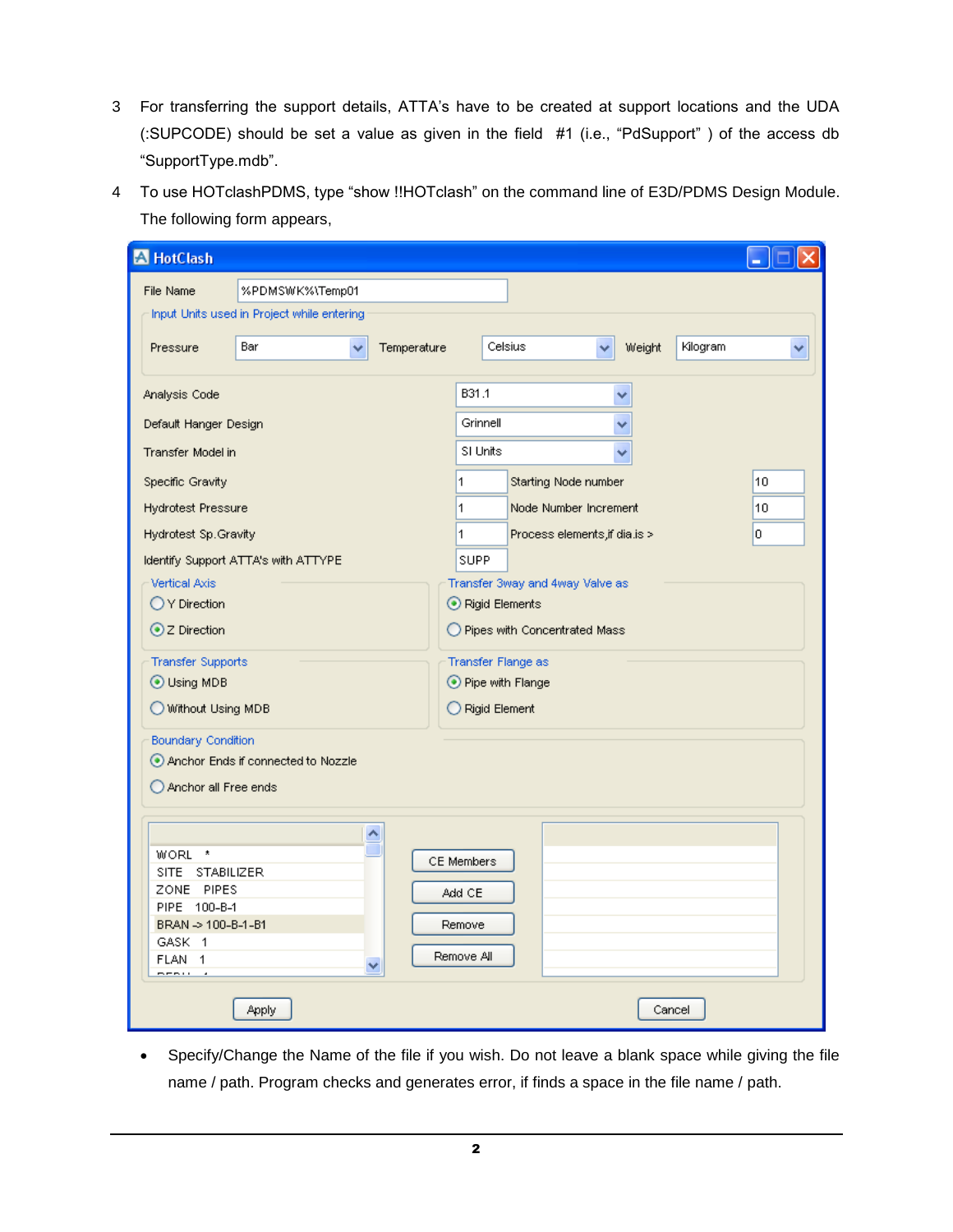- Select the piping code to be used for the analysis of the model from the list box.
- Select the Input units used in Project while entering "Pressure", "Temperatures" and "Weight" using the options as shown in the figure above. Please note, selecting wrong input units used in project will results in incorrect output.
- Enter the Starting Node number and Node increment value in the appropriate field. By default, the Starting Node number and Node increment are set to 10 and 10 respectively.
- Enter the Specific Gravity of operating fluid with respect to water. By default the specific gravity is set to 1.0.
- Enter the Hydrotest Pressure in bar/psi with respect to SI Units/English Units respectively as specified in the form shown above and Specific Gravity of the Test fluid in the corresponding field.
- Select Default Hanger to be used in HOTclash model. This Hanger type will be used only when the hanger type in HOTclash corresponding to Plant Design hanger is not specified/available in the Mapping DB. Refer HOTclash.pdf for more details.
- When the "Identify Support ATTA's with ATTYPE attribute set as" is entered with a Keyword, then it will transfer support locations and its information from E3D/PDMS, only when the attribute "ATTYPE" is filled with the string that matches the Keyword entered in the form. On the other hand, leaving this text box empty (unfilled) will transfer all the ATTA from the E3D/PDMS for the selected Pipes/Branches without checking its "ATTYPE" attribute. For example, if the Keyword is specified as "SUPP" then the program will include ATTA's for transfer, only when the ATTYPE attribute is filled with the same Keyword "SUPP", otherwise, it excludes them from transfer.
- Select the units to be used for the HOTclash model.
	- $\circ$  Selecting the option "SI Units" transfers the Pipes/Branches details in SI units i.e. Length related dimensions such as OD, Nominal Size etc in mm, Temperature in Deg C, Pressure in bar, Weight in Kg, Density in Kg/m3, Translational Stiffness in N/mm, Rotational stiffness in N-m/deg to the neutral file.
	- o Similarly Selecting the option "ENGLISH Units" transfers Pipes/Branches details in ENGLISH units i.e. Length related dimensions such as OD, Nominal Size etc in Inch, Temperature in Deg F, Pressure in psi, Weight in lb, Density in lb/in3, Translational Stiffness in lb/in, Rotational Stiffness in lb-in/deg to the neutral file.
- If the user wishes to eliminate those elements whose Nominal size (NS) is less than 50mm / 2in, then they can specify the value as "50" for SI Units and "2" for English Units in the field "Process elements, if dia >". In other words, the program will process only those elements whose nominal size is greater than the value specified in the field above.
- Select the Boundary Conditions to be used from the form shown above. Refer the section titled "Reference" for details.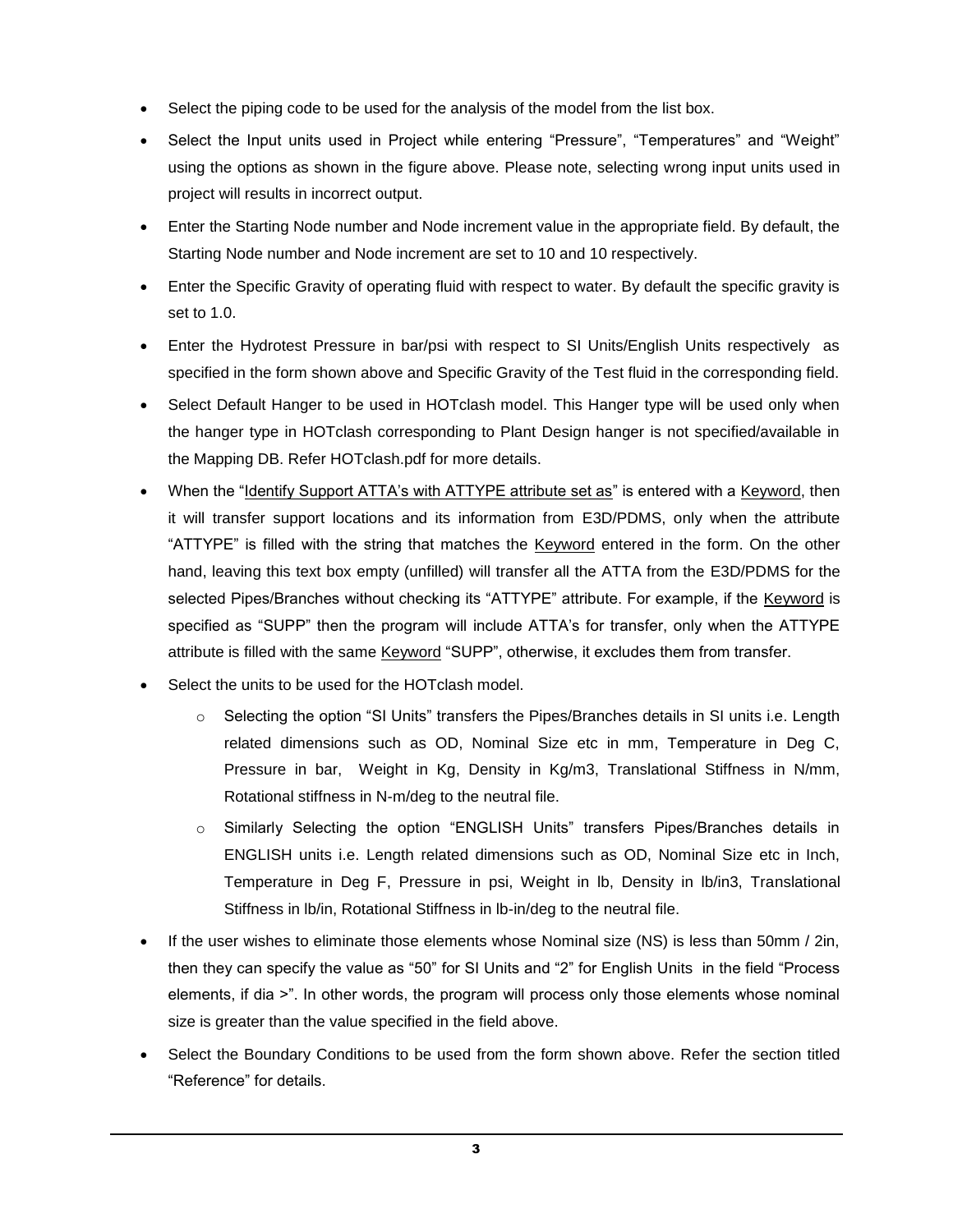- Specify how the 3 Way and 4 Way Valves to be transferred to HOTclash. Refer the section titled "Reference" for details.
- Navigate to the required ZONE/PIPE/BRANCH through the member list as shown in the figure above.
- Press the button "Add CE" to include and to perform the Stress Check for the selected ZONE/PIPE/BRANCH.
- User can also use the button "CE Members" to include all the members of SITE/ZONE/PIPE and then exclude a few members using the "Remove" button if required. For example, if you wish to add 8 PIPES out of 10 PIPES under a particular ZONE, navigate to the ZONE and press the button "CE Members". Highlight the PIPE (one at a time) in the included list and press the button "Remove" to exclude them.
- By default, "Z Axis" shall be taken as Global Vertical Axis.
- Press the button "Apply" to perform the HOTclash.



- 5 Figure above shows the deflected shape of Operating Load Condition.
- 6 Designers can transfer the deflected model by selecting the option available under "Transfer" frame.

# **Limitations**

The following are not transferred to HOTclash from E3D/PDMS at this time. However user can add these in HOTclash through Edit Layout->Misc->Section

- 1 Corrosion allowance and Mill tolerance.
- 2 Lining Density and Lining Thickness.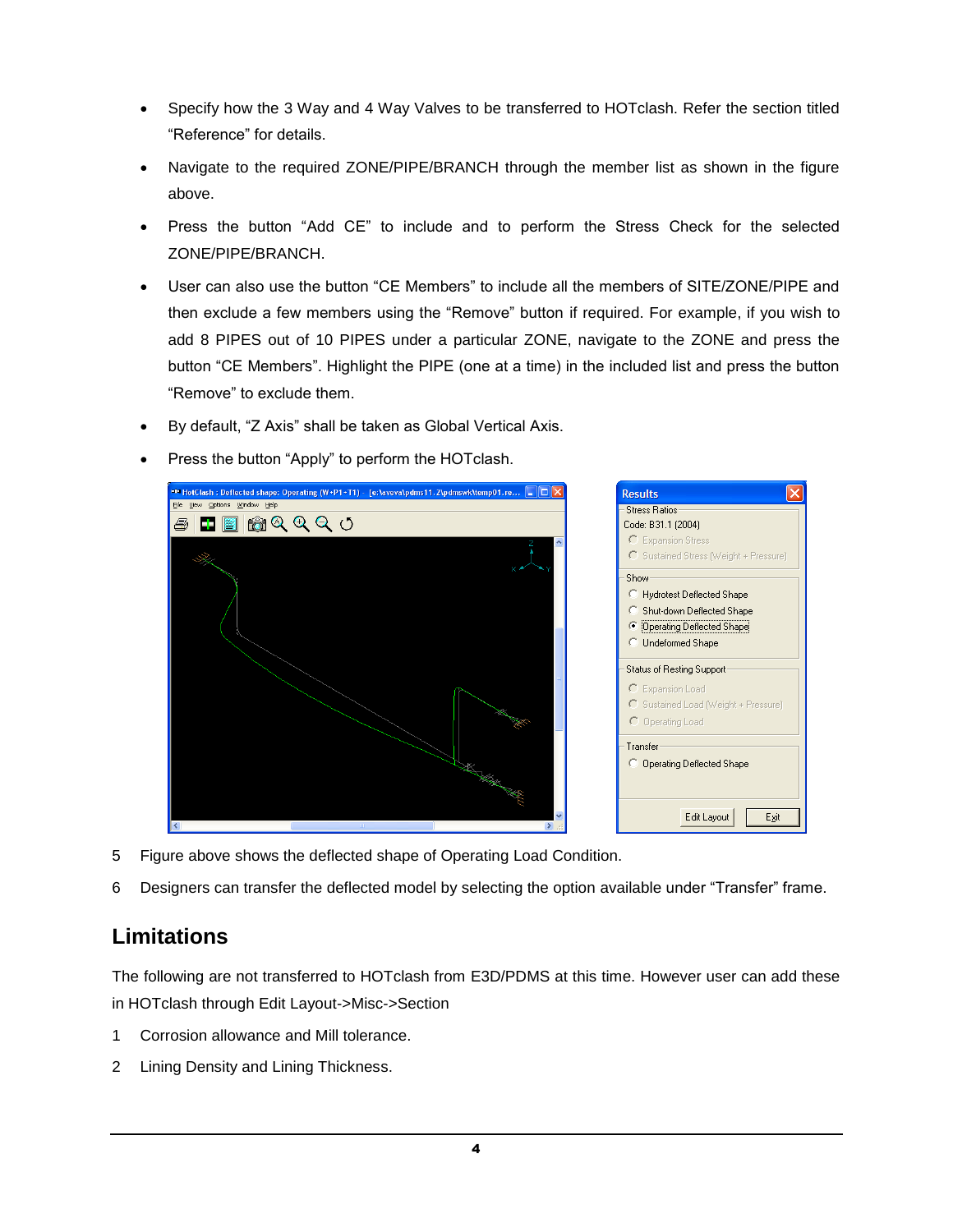# Reference

### **Loads**

Temperature and Pressure values entered at Pipe/Branch level via TEMP and PRES attribute shall be transferred to HOTclash. Hence, user should fill these attributes with appropriate values depending upon the Units of transfer. I.e., If you wish to transfer the model in SI units, then the value entered for Temperature and Pressure should be in Deg C and kg/cm2 respectively. On the other hand, if you wish to transfer the model in English Units, then the Temperature and Pressure values shall be entered in Deg F and psi respectively.

User can also add / modify the Temperature and Pressure values in HOTclash through Edit Layout- >Misc->Loads.

# **Fluid Density**

Even though the provision is available in E3D/PDMS Propcon Database to enter the Fluid density, most of the users do not use such facility. Hence, provision is given to specify the Specific Gravity of the fluid (with respect to water) during the transfer of the model.

## **Weight**

The weights of Valve, Instruments, Flanges, etc. are extracted from the Propcon Database through the "Cweight" attribute. If defined/available in the Propcon Database, the program extracts the information and transfer to HOTclash. Care should be taken while filling the "Cweight" attribute in Propcon. I.e., the values should be specified in Kg, if you to wish to transfer the same in SI units otherwise in lb for English units.

User can add / modify the weight of components by selecting the component type such as Valve, Rigid, Flange, etc. through Edit Layout->Window->List.

# **Wall Thickness**

Since the Wall thickness of the Piping components is generally not available in E3D/PDMS, they are set to 0.0 by default. However, user can transfer the Wall Thickness information to HOTclash properly from E3D/PDMS (if they are specified) by modifying the variables defined in the program. Refer **Appendix A** for details on modifying the program to extract Wall Thickness from E3D/PDMS.

User can also modify the Wall thickness of the piping components directly in HOTclash through Edit Layout->Misc->Section.

# **OD and Nominal Size**

OD and Nominal Size are extracted from the Paragon Database of E3D/PDMS. For reducers, the arrive OD and Thickness shall be transferred to OD1 and Thk1 of the element in HOTclash and the leave OD and Thickness shall be transferred as OD2 and Thk2 of the element in HOTclash.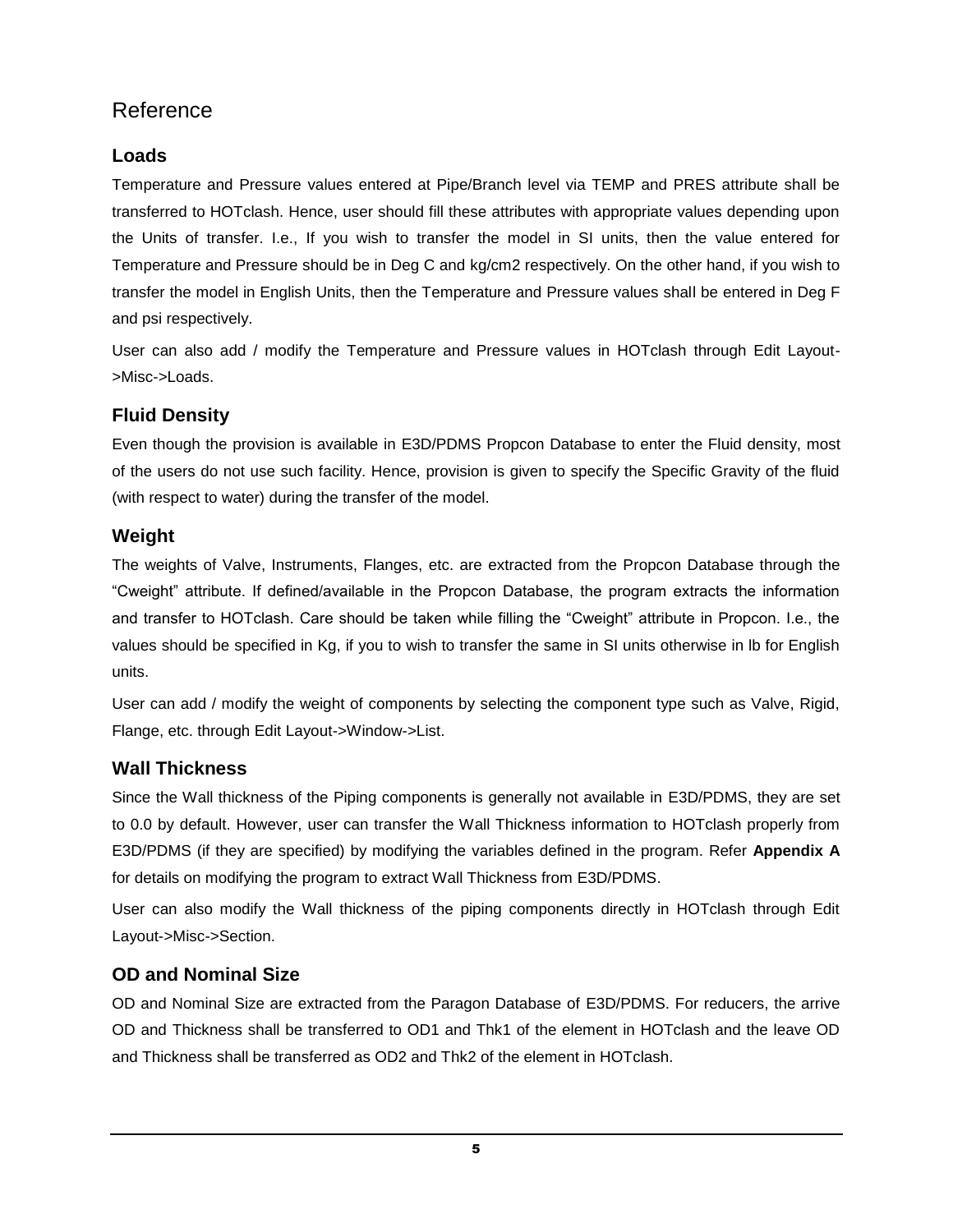User can also modify the OD and Nominal size of the piping components directly in HOTclash through Edit Layout->Misc->Section.

### **Boundary Conditions**

Selecting the option "Anchor end if connected to Nozzle or Pipelines" will Anchor the Pipe Ends only when they are connected to a Nozzle or Pipelines, otherwise it leaves them as Free. On the other hand, if one end of the pipe is connected to a Nozzle and the other end of Pipe is connected to a Branch and if that Branch is not included as the part of the Stress model, then the program will anchor both the end automatically.

For more clarity, consider the following examples. If one end of the pipe is connected to a Pump Nozzle and the other end is not connected to any Nozzle or Pipeline, then the program will anchor the first end and leave the other end as free (i.e., do not create any support). On the other hand, if one end of the pipe is connected to a Nozzle and the other end is connected to a Branch and that Branch is not included in the Stress model, then the program will anchor both the ends automatically.

Similarly selecting the option "Anchor all Free Ends" will "Anchor" all the ends of the Branches automatically irrespective of whether they are connected to Nozzle or Pipelines.

In addition to the above, user can also add / modify supports in piping system in HOTclash directly through Edit Layout->Misc->Data Types.

### **Supports**

Supports locations and its information are included for transfer from E3D/PDMS when the following conditions are met.

#### **Step 1: Include/Exclude ATTA's for Transfer**

Define ATTA and fill the attribute "ATTYPE" with an appropriate Keyword. Use the same Keyword in the text box "Identify Support ATTA's with ATTYPE attribute set as" (as shown in figure above). Mismatching of Keywords will exclude the ATTA's from transfer (or) fill the attribute "ATTYPE" with an appropriate Keyword and leave the text box "Identify Support ATTA's with ATTYPE attribute set as" empty (unfilled) to include all ATTA's for Transfer.

#### **Step 2: Transfer Support Details**

The translator performs the following for transferring the support details to HOTclash.

- Checks for user defined attribute (UDA) ":SUPCODE". If available, then reads the details of support from this attribute and write them to the neutral file.
- If not available, then checks for user defined attribute ":KPSUPCODE". If available, then read the details from this attribute and transfer to HOTclash. Please note, this feature is included for users who had used older versions of HOTclash. i.e., User who had used the older version of HOTclash can continue to use the same user defined attribute ":KPSUPCODE" to transfer the support details to HOTclash, without reentering the values to the new attribute.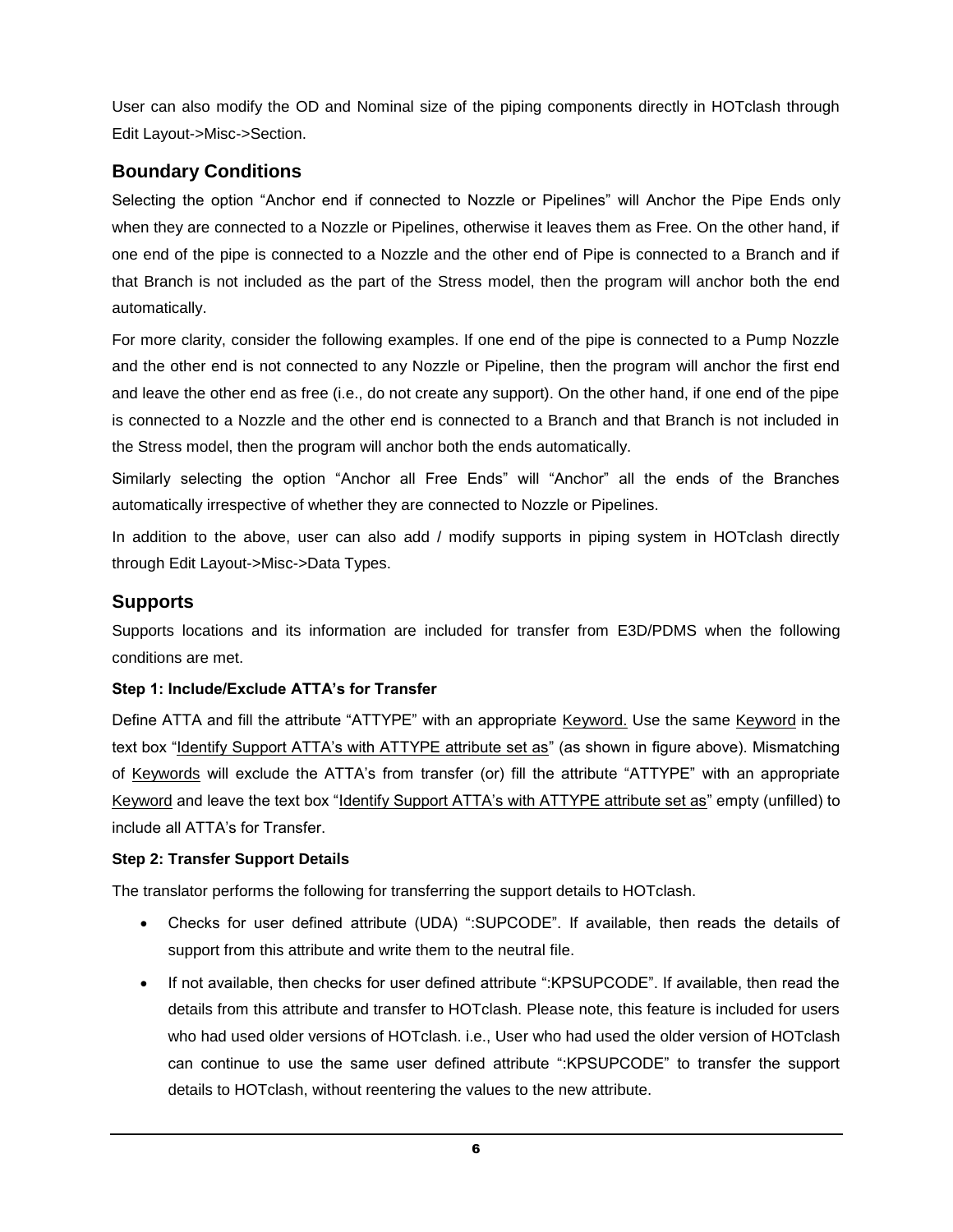Lastly, if both the attributes are not available in E3D/PDMS, then the program will read the support details from the "STEXT" attribute of ATTA and transfer the same to HOTclash. This can be used in situations where, the users do not have write access to Dictionary Database of E3D/PDMS to create the User Defined attribute.

Any of the attributes defined above should be set a value as given in the field #1 i.e., "PdSupport" of the access db "SupportType.mdb", when the user selects the option "Use Mapping DB" for transferring the support details to HOTclash. Otherwise, the attribute should be filled with values as specified in **Appendix E** of HOTclash User's Manual supplied along with the product.

In addition to the above, user can also add / modify supports in piping system in HOTclash directly through Edit Layout->Misc->Data Types.

#### **Material**

Material description entered at XTEXT attribute of SMTE is extracted from the Paragon Database and the material property is then obtained from the intermediate mapping db. For more details, refer HOTclash User's Manual supplied along with the product.

User can add / modify the Material properties in HOTclash through Edit Layout->Misc->Materials.

### **Thermal Anchor Movement (TAM)**

Thermal Anchor Movement (TAM) values entered at UDA :NX, :NY, and NZ in global X, Y and Z directions respectively at Equipment Nozzle where the piping layout (selected for transfer) is connecting to. These values are then transferred to HOTclash. TAM values should be defined in "mm" for E3D/PDMS projects in SI units and in "Inch" for E3D/PDMS project in English units.

If the Equipment Nozzle to which the Piping Layout is connecting to is not modeled in E3D/PDMS, then these TAM values can be entered at UDA :HNX, :HNY and :HNX or :TNX, :TNY and :TNZ at E3D/PDMS Branch corresponding to Head or Tail of pipe run. In other words, TAM at starting of the Pipe run should be entered at :HNX, :HNY and :HNZ of E3D/PDMS Branch. On the other hand, TAM at the end of the Pipe run should be entered at :TNX, TNY and TNZ of E3D/PDMS Branch.

User can also add / modify the Thermal Anchor Movement values through Edit Layout option. i.e., Click Edit Layout then select "Anchor" and select "Edit data" through Layout > Edit. From the dialog box shown, click on "Specified Displacement" and enter the TAM values.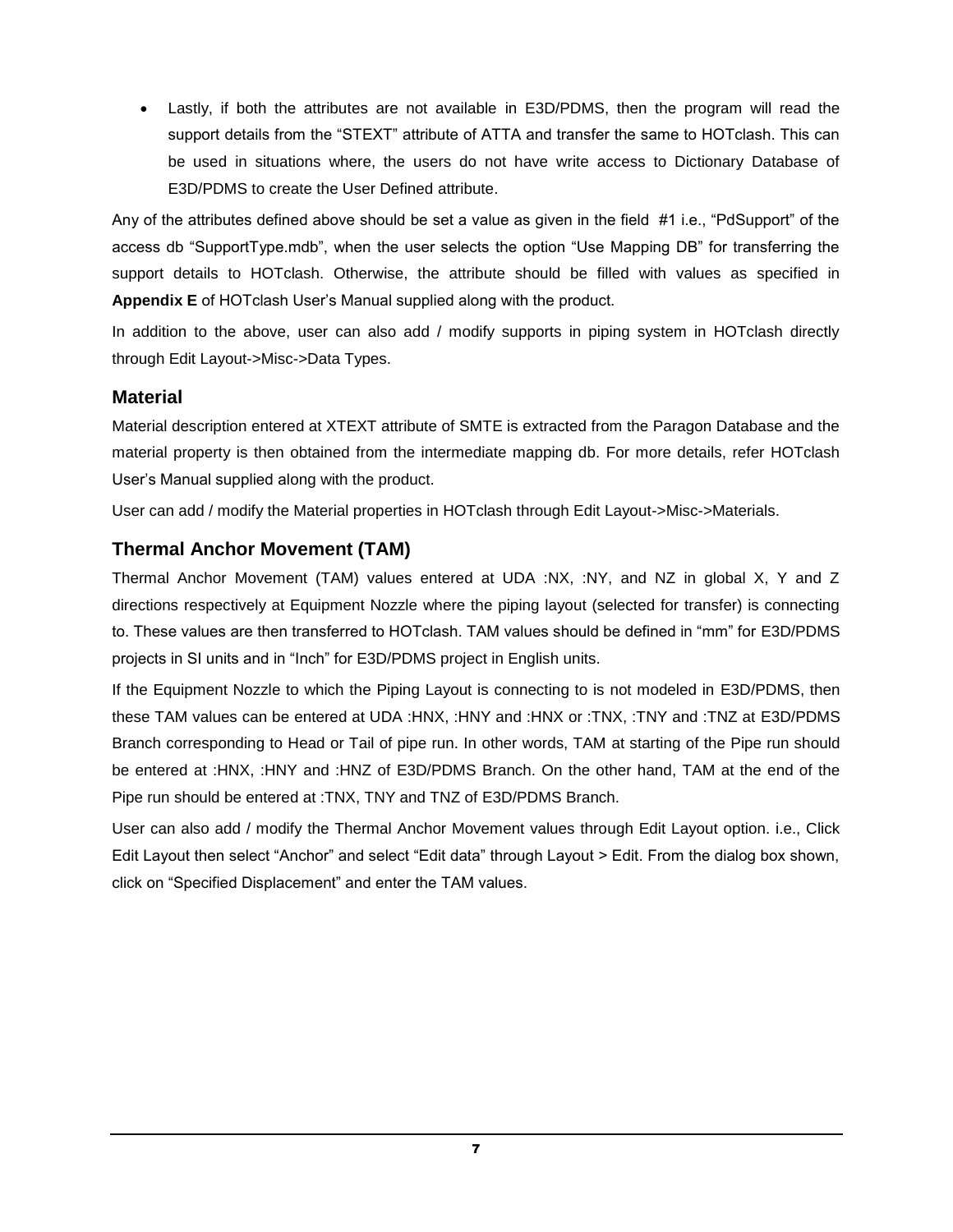# **E3D/PDMS to HOTclash component Mapping**

The types of components available in E3D/PDMS are simulated as tabulated below in HOTclashPDMS.

| <b>E3D/PDMS Component</b>                                                                                                                           | <b>Connection Points</b>    | <b>Component in</b>  | <b>Keyword used</b> |  |  |
|-----------------------------------------------------------------------------------------------------------------------------------------------------|-----------------------------|----------------------|---------------------|--|--|
| <b>Description</b>                                                                                                                                  |                             | <b>HOTclash</b>      | in Neutral File     |  |  |
|                                                                                                                                                     | Cap                         |                      |                     |  |  |
| <b>Butt weld</b>                                                                                                                                    | 102                         | <b>Rigid Element</b> | <b>RB</b>           |  |  |
| Cap compression                                                                                                                                     | 102                         | <b>Rigid Element</b> | <b>RB</b>           |  |  |
| Cap Screwed                                                                                                                                         | 102                         | <b>Rigid Element</b> | <b>RB</b>           |  |  |
| Cap Socket Weld                                                                                                                                     | 102                         | <b>Rigid Element</b> | <b>RB</b>           |  |  |
|                                                                                                                                                     | <b>Closure</b>              |                      |                     |  |  |
| Pipe Block                                                                                                                                          |                             | <b>Rigid Element</b> | <b>RB</b>           |  |  |
| Pipe Block Variable Length                                                                                                                          | $\frac{0}{1}$ $\frac{1}{2}$ | <b>Rigid Element</b> | <b>RB</b>           |  |  |
| <b>Coupling</b>                                                                                                                                     |                             |                      |                     |  |  |
| Nipple - Screwed, Coupling<br>Compression, Coupling<br>Screwed, Coupling Socket<br>weld, Butt weld Elbolet, Socket<br>Weld Elbolet, Screwed Elbolet | 0                           | Reducer Concentric   | <b>RD</b>           |  |  |
| <b>Cross</b>                                                                                                                                        |                             |                      |                     |  |  |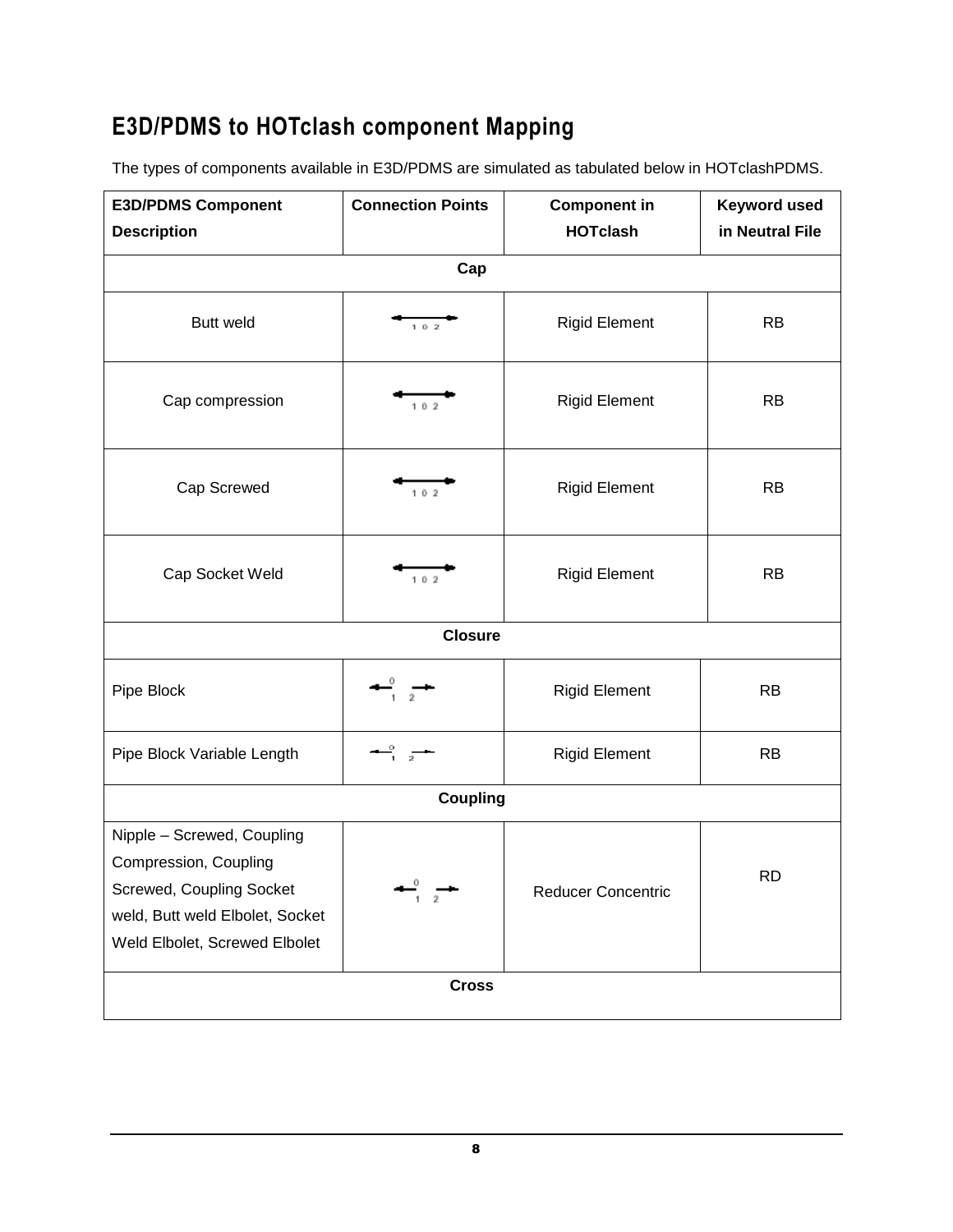| <b>E3D/PDMS Component</b><br><b>Description</b>                  | <b>Connection Points</b>      | <b>Component in</b><br><b>HOTclash</b>      | <b>Keyword used</b><br>in Neutral File |  |  |
|------------------------------------------------------------------|-------------------------------|---------------------------------------------|----------------------------------------|--|--|
| Butt Weld, Socket Weld,<br>Compression, Flanged,<br>Screwed      |                               | Four Pipes with Branch<br>SIF (Welding TEE) | <b>CR</b>                              |  |  |
| Set on, Set on Reinforced                                        |                               | Four Pipes with Branch<br>SIF (Welding TEE) | <b>CR</b>                              |  |  |
|                                                                  | <b>Blind Flange</b>           |                                             |                                        |  |  |
| Flange - Blind                                                   | 102                           | <b>Rigid Element or Pipe</b><br>with Flange | <b>FL</b>                              |  |  |
| Flange - Reducing Concentric                                     |                               | Rigid Element or Pipe<br>with Flange        | <b>FL</b>                              |  |  |
| <b>Flange Reducing Eccentric</b>                                 | 2                             | <b>NA</b>                                   | <b>NA</b>                              |  |  |
|                                                                  | <b>Fixed Length Tube</b>      |                                             |                                        |  |  |
| Fixed length Pipe with Flanged<br>ends and without Flanged ends. | 2                             | Pipe                                        | PI                                     |  |  |
|                                                                  | <b>Lap Joint and Stub End</b> |                                             |                                        |  |  |
| Lap Joint Ring Loose                                             | 102                           | <b>Rigid Element or Pipe</b><br>with Flange | FL.                                    |  |  |
| Lap Joint Stub End Loose                                         |                               | <b>Rigid Element or Pipe</b><br>with Flange | <b>FL</b>                              |  |  |
| <b>PCOMponent</b>                                                |                               |                                             |                                        |  |  |
| Block - Angle                                                    |                               | Pipe                                        | PI                                     |  |  |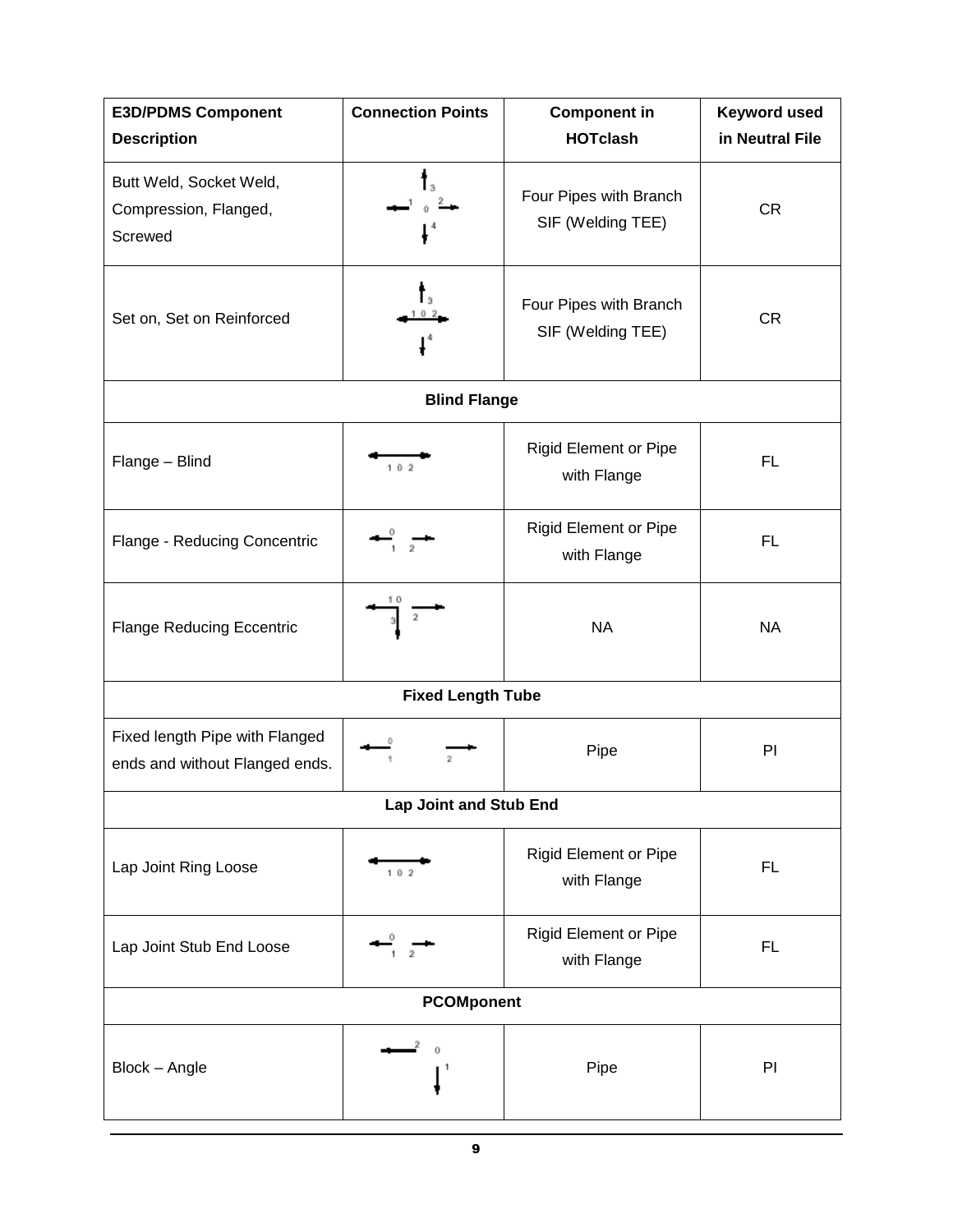| <b>E3D/PDMS Component</b>                                   | <b>Connection Points</b> | <b>Component in</b>       | <b>Keyword used</b> |  |  |  |
|-------------------------------------------------------------|--------------------------|---------------------------|---------------------|--|--|--|
| <b>Description</b>                                          |                          | <b>HOTclash</b>           | in Neutral File     |  |  |  |
| Expansion Bellows, Flame                                    |                          |                           |                     |  |  |  |
| Trap, Flexible Hose, Hose<br>Coupling, Non - Category item, |                          | Pipe                      | PI                  |  |  |  |
| Restrictor Plate, Tundish                                   |                          |                           |                     |  |  |  |
|                                                             |                          |                           |                     |  |  |  |
| Plug                                                        | 102                      | Pipe                      | PI                  |  |  |  |
|                                                             |                          |                           |                     |  |  |  |
| <b>Sight Glass</b>                                          |                          | Pipe                      | PI                  |  |  |  |
|                                                             | Ō                        |                           |                     |  |  |  |
| Slip Plate, Slip Ring, Spectacle                            |                          |                           |                     |  |  |  |
| <b>Blind</b>                                                | 10 <sub>2</sub>          | Pipe                      | PI                  |  |  |  |
| <b>Reducer Concentric</b>                                   |                          |                           |                     |  |  |  |
| Reducer Concentric Butt Weld,                               |                          |                           |                     |  |  |  |
| Fabricated from Plate, Swaged                               |                          |                           |                     |  |  |  |
| from Pipe, Compression,                                     |                          |                           |                     |  |  |  |
| Flanged, Fabricated from Plate                              |                          |                           |                     |  |  |  |
| Flanged, Swaged from Pipe                                   |                          | <b>Reducer Concentric</b> | <b>RD</b>           |  |  |  |
| Flanged, Nipple, Screwed,                                   |                          |                           |                     |  |  |  |
| Socket Weld Bush, Socket                                    |                          |                           |                     |  |  |  |
| Weld & Special Reducing                                     |                          |                           |                     |  |  |  |
| Flange                                                      |                          |                           |                     |  |  |  |
| Reducer Concentric with a Butt                              |                          |                           |                     |  |  |  |
| Weld Connection, Fabricated                                 |                          |                           |                     |  |  |  |
| Plate Connection, Connection                                |                          |                           |                     |  |  |  |
| Swaged from Pipe, Connection                                |                          |                           |                     |  |  |  |
| Flanged, Connection Fabricated                              |                          | <b>Reducer Concentric</b> | <b>RD</b>           |  |  |  |
| from Plate Flanged, Connection                              | ñ١                       |                           |                     |  |  |  |
| Swaged from Pipe Flanged,                                   |                          |                           |                     |  |  |  |
| Screwed Connection and                                      |                          |                           |                     |  |  |  |
| <b>Connection Socket Weld</b>                               |                          |                           |                     |  |  |  |
| <b>Reducer Eccentric</b>                                    |                          |                           |                     |  |  |  |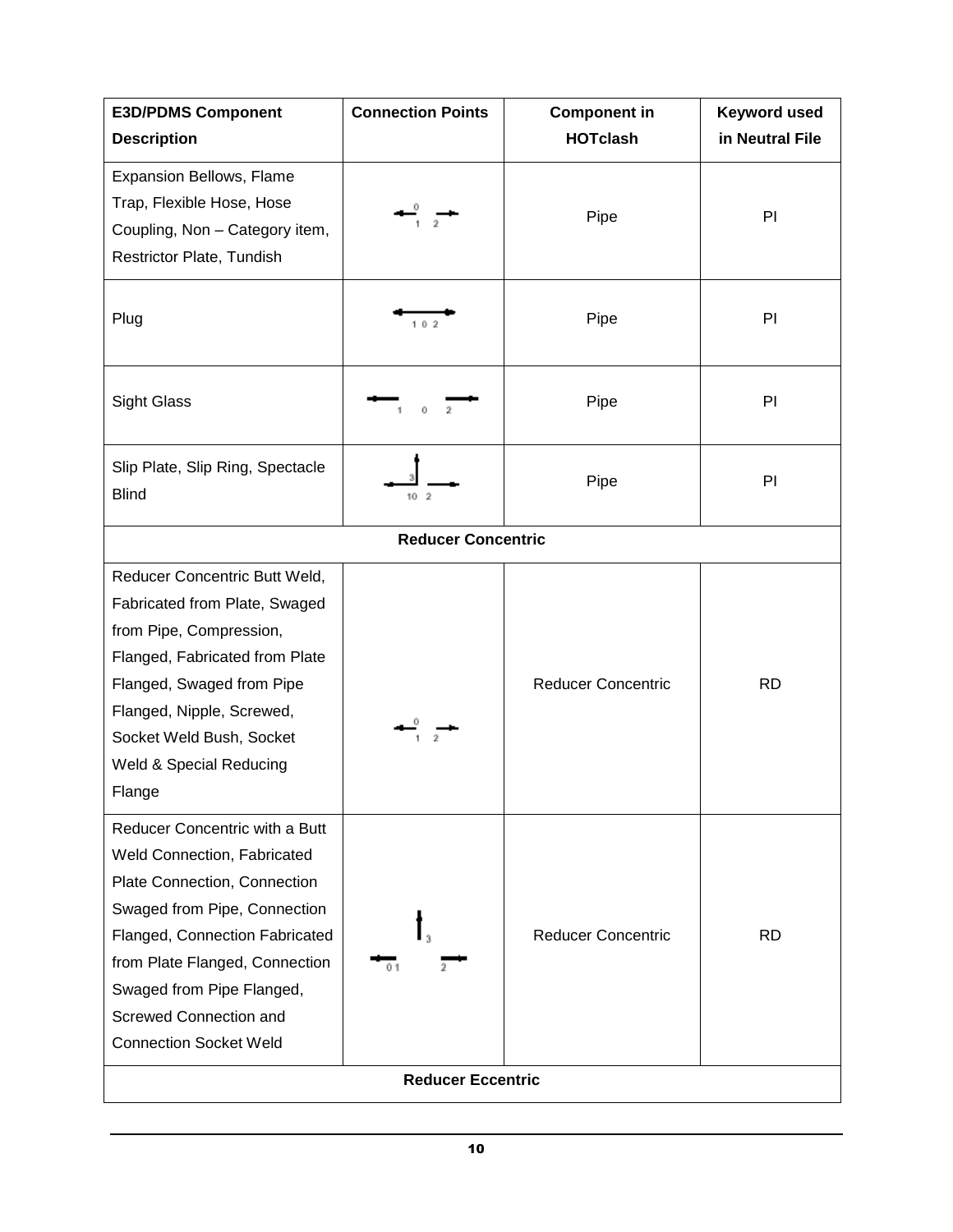| <b>E3D/PDMS Component</b>                                                                                                                                                                                                               | <b>Connection Points</b> | <b>Component in</b>                                       | <b>Keyword used</b> |  |  |
|-----------------------------------------------------------------------------------------------------------------------------------------------------------------------------------------------------------------------------------------|--------------------------|-----------------------------------------------------------|---------------------|--|--|
| <b>Description</b>                                                                                                                                                                                                                      |                          | <b>HOTclash</b>                                           | in Neutral File     |  |  |
| Reducer eccentric Buttweld,<br>Fabricated from Plate and<br>Swaged from Pipe.                                                                                                                                                           |                          | <b>Reducer Eccentric</b>                                  | ER                  |  |  |
| Reducer Eccentric with a<br>Connection Butt Weld,<br>Connection Fabricated from<br>Plate, Connection Swaged from<br>Pipe, Connection Flanged,<br>Connection fabricated from<br>Plate Flanged and Connection<br>Swaged from Pipe Flanged | <b>NA</b>                | <b>NA</b>                                                 | <b>NA</b>           |  |  |
| Eccentric Screwed, Flanged,<br>Fabricated from Plate Flanged<br>and Swaged from Pipe Flanged                                                                                                                                            | 10                       | <b>Reducer Eccentric</b>                                  | ER                  |  |  |
|                                                                                                                                                                                                                                         | <b>TRAP</b>              |                                                           |                     |  |  |
| Trap - In Line                                                                                                                                                                                                                          |                          | Pipe                                                      | PI                  |  |  |
| Trap - Angle                                                                                                                                                                                                                            |                          | Pipe                                                      | PI                  |  |  |
| Trap - Offset, Trap - Return                                                                                                                                                                                                            | <b>NA</b>                | <b>NA</b>                                                 | <b>NA</b>           |  |  |
| <b>UNION</b>                                                                                                                                                                                                                            |                          |                                                           |                     |  |  |
| Union - Screwed, Socket Weld                                                                                                                                                                                                            |                          | <b>Rigid Element</b>                                      | <b>RB</b>           |  |  |
| TEE or OLET                                                                                                                                                                                                                             |                          |                                                           |                     |  |  |
| Olet - Half Coupling, Nipolet<br>(Screwed, Plain Ended),<br>Sockolet, Thredolet, Weldolet,<br>Tee- Set-on, Set-on Reinforced                                                                                                            | 102                      | Pipe(s) with Branch SIF<br>(Welding TEE) or<br>(Weldolet) | TU/TW/TF/TO         |  |  |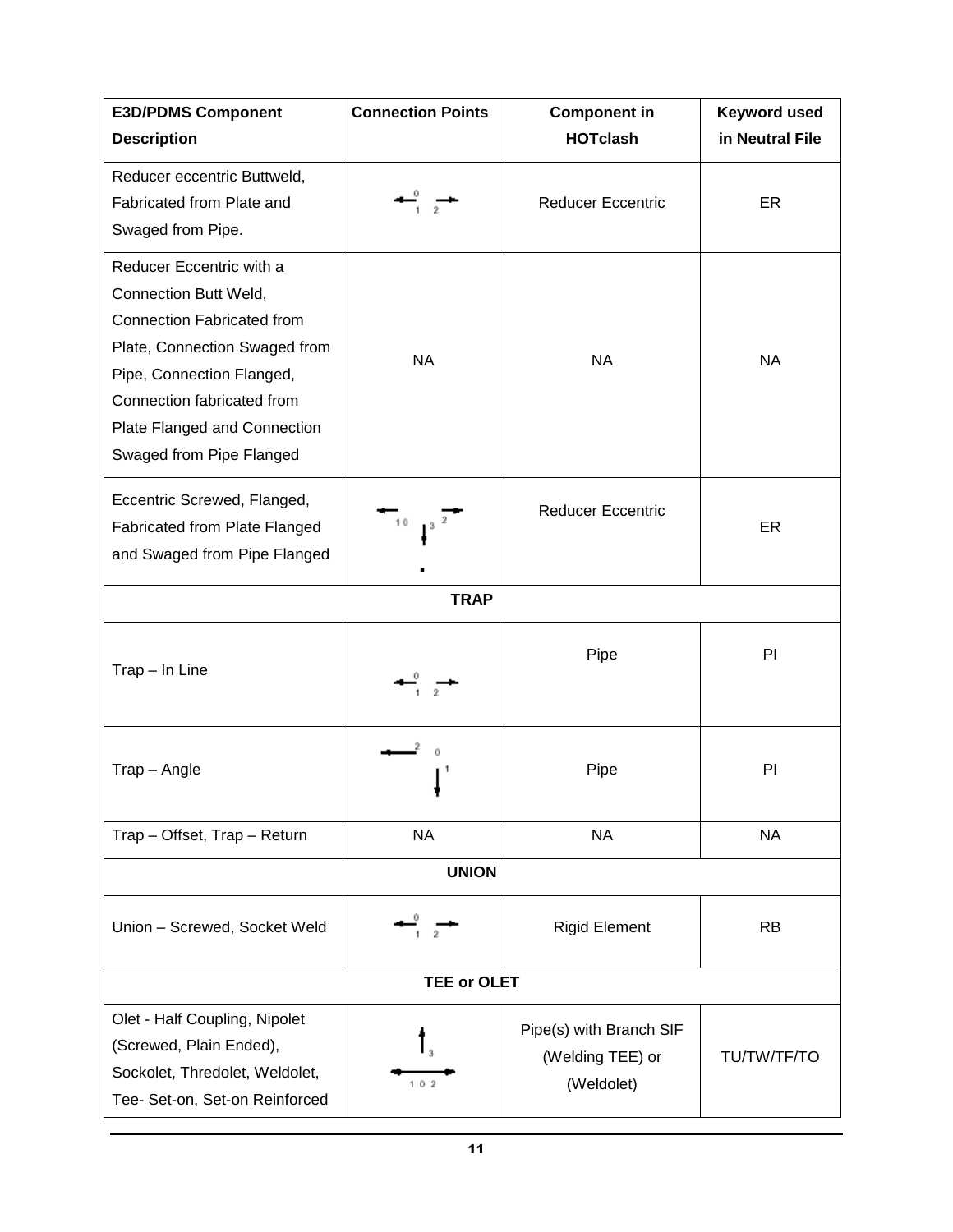| <b>E3D/PDMS Component</b>                                                                                                                                                                                     | <b>Connection Points</b> | <b>Component in</b>                                       | <b>Keyword used</b> |  |  |
|---------------------------------------------------------------------------------------------------------------------------------------------------------------------------------------------------------------|--------------------------|-----------------------------------------------------------|---------------------|--|--|
| <b>Description</b>                                                                                                                                                                                            |                          | <b>HOTclash</b>                                           | in Neutral File     |  |  |
| and Tee Pulled                                                                                                                                                                                                |                          |                                                           |                     |  |  |
| Olet - Latrolet (Butt Weld,<br>Screwed & Socket Weld)                                                                                                                                                         | 102                      | Pipe(s) with Branch SIF<br>(Welding TEE) or<br>(Weldolet) | TU/TW/TF/TO         |  |  |
| Olet - Instrument Flanged, Tee<br>- Butt Weld, Compression,<br>Flanged, Screwed, Socket<br>Weld, Swept Branch Butt Weld,<br>Swept Branch Flanged, Swept<br>Branch Compression and<br>Swept Branch Socket Weld | l s                      | Pipe(s) with Branch SIF<br>(Welding TEE) or<br>(Weldolet) | <b>TU/TW/TF/TO</b>  |  |  |
|                                                                                                                                                                                                               | <b>Valve</b>             |                                                           |                     |  |  |
| Valve - Angle (Pressure<br>Reducing, Relief/Vent,                                                                                                                                                             | 2                        | Valve                                                     | <b>VA</b>           |  |  |
| Valve - Ball, Basic, Butterfly,<br>Cock, Diaphragm, Gate, Globe,<br>Needle, Plug, Pressure<br>Reducing, Relief/Vent and Slide                                                                                 |                          | Valve                                                     | <b>VA</b>           |  |  |
| Valve - Check                                                                                                                                                                                                 |                          | Valve                                                     | VA                  |  |  |
| <b>VENT</b>                                                                                                                                                                                                   |                          |                                                           |                     |  |  |
| <b>Rupture Disk</b>                                                                                                                                                                                           | 2.                       | <b>Rigid Element</b>                                      | <b>RB</b>           |  |  |
| <b>Four Way Valve</b>                                                                                                                                                                                         |                          |                                                           |                     |  |  |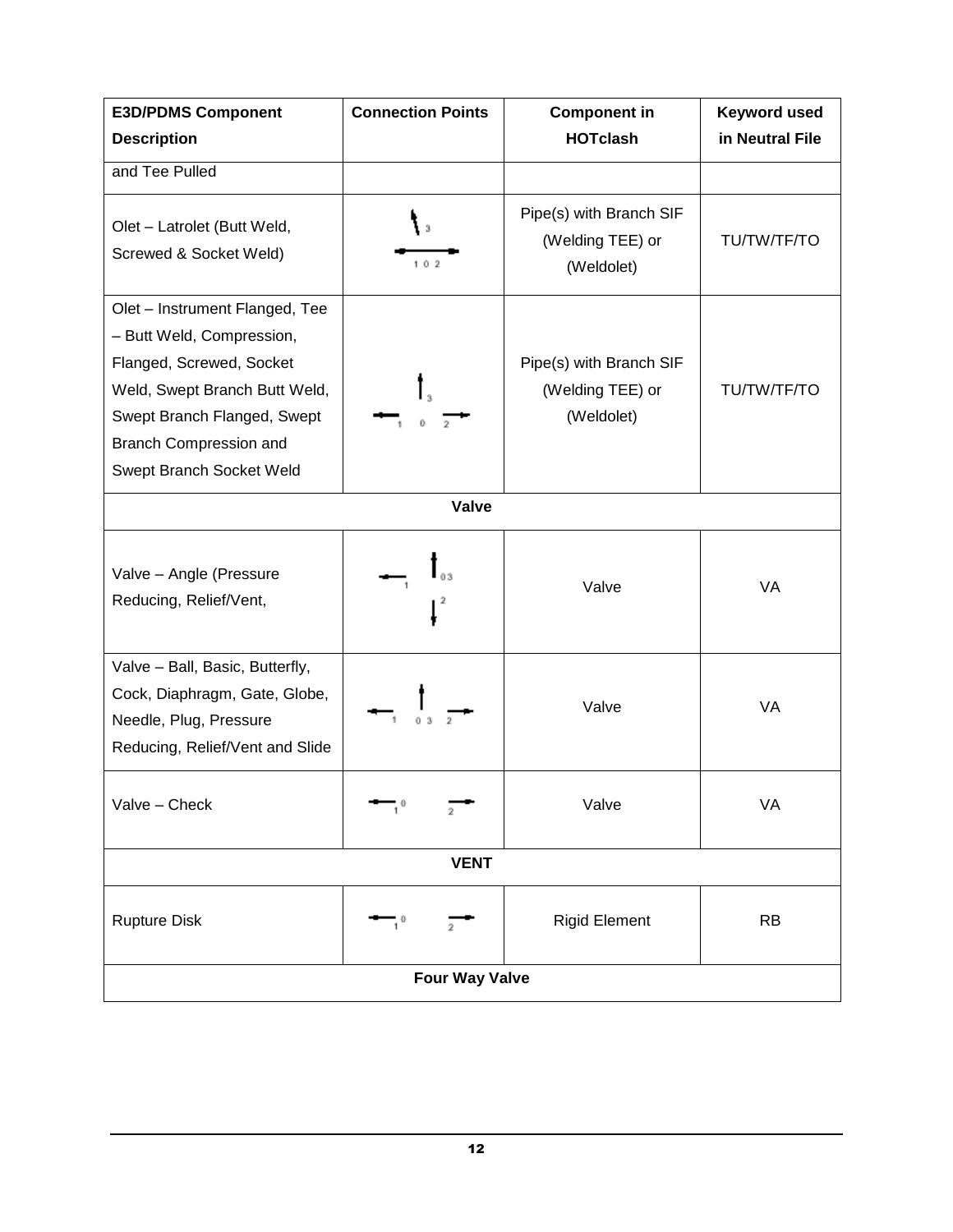| <b>E3D/PDMS Component</b>                                                                                                                                                                | <b>Connection Points</b><br><b>Component in</b>          |                                                                         | <b>Keyword used</b> |
|------------------------------------------------------------------------------------------------------------------------------------------------------------------------------------------|----------------------------------------------------------|-------------------------------------------------------------------------|---------------------|
| <b>Description</b>                                                                                                                                                                       |                                                          | <b>HOTclash</b>                                                         | in Neutral File     |
| Valve - 4 Way                                                                                                                                                                            | $\begin{array}{rrrr} & & 0 & 5 \\ & 1 & & 4 \end{array}$ | Four Rigid Elements or<br>Four Pipes with<br><b>Concentrated Mass</b>   | 4W                  |
|                                                                                                                                                                                          | <b>Three Way Valve</b>                                   |                                                                         |                     |
| Valve - 3 Way                                                                                                                                                                            | $\begin{array}{c c}\n\hline\n\end{array}$                | Three Rigid Elements or<br>Three Pipes with<br><b>Concentrated Mass</b> | 3W                  |
|                                                                                                                                                                                          | <b>INSTRUMENT</b>                                        |                                                                         |                     |
| Instrument, Orifice Plate,<br><b>Restrictor Plate and Rupture</b><br><b>Disk</b>                                                                                                         |                                                          | <b>Rigid Element</b>                                                    | <b>RB</b>           |
| <b>Instrument Angle</b>                                                                                                                                                                  |                                                          | <b>Rigid Element</b>                                                    | <b>RB</b>           |
| Instrument Dial and Dial<br>Flanged                                                                                                                                                      |                                                          | <b>Rigid Element</b>                                                    | <b>RB</b>           |
| Valve - Angle Relief/Vent,<br>Angle Pressure Reducing,<br>Angle Control, Angle Control<br>Square Indicator, Angle Control<br>Motorised Indicator, Angle<br><b>Control Hand Indicator</b> |                                                          | <b>Rigid Element</b>                                                    | <b>RB</b>           |
| Control, Control Square<br>Indicator, Control Motorised<br>Indicator, Hand Indicator,<br>Pressure Reducing and<br>Relief/Vent                                                            |                                                          | <b>Rigid Element</b>                                                    | <b>RB</b>           |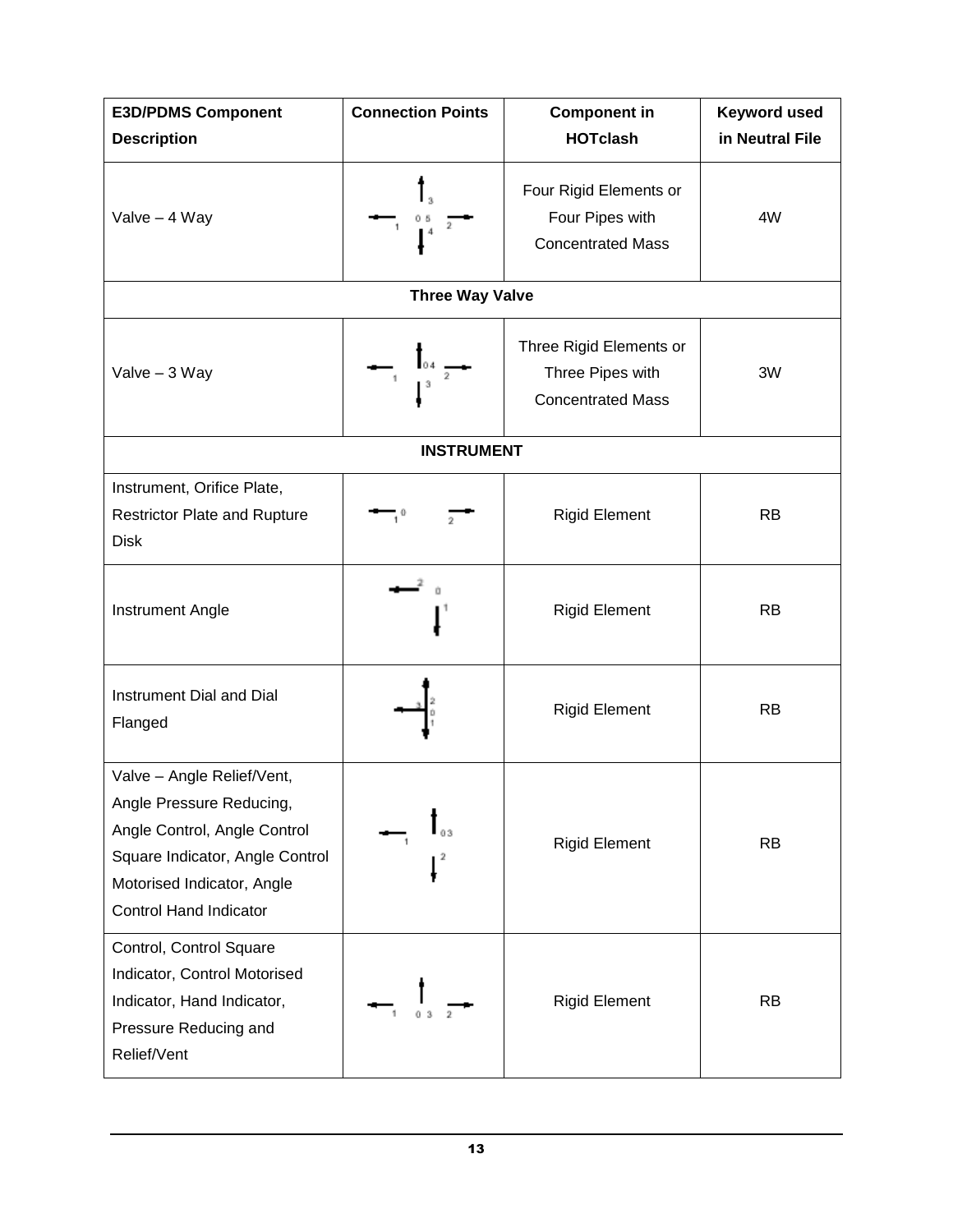| <b>E3D/PDMS Component</b>                                                                                                                                                                                                                                                                                                                | <b>Connection Points</b> | <b>Component in</b><br><b>HOTclash</b>                                  | <b>Keyword used</b> |
|------------------------------------------------------------------------------------------------------------------------------------------------------------------------------------------------------------------------------------------------------------------------------------------------------------------------------------------|--------------------------|-------------------------------------------------------------------------|---------------------|
| <b>Description</b>                                                                                                                                                                                                                                                                                                                       |                          |                                                                         | in Neutral File     |
| 3 Way Control, 3 Way Control<br>Square, 3 Way Control<br>Motorised Indicator and 3 Way<br><b>Control Hand Indicator</b>                                                                                                                                                                                                                  |                          | Three Rigid Elements or<br>Three Pipes with<br><b>Concentrated Mass</b> | 3W                  |
| 4 Way Control Square Indicator,<br>4 Way Control, 4 Way Control<br>Motorised Indicator, 4 Way<br><b>Control Hand Indicator</b>                                                                                                                                                                                                           |                          | Four Rigid Elements or<br>Four Pipes with<br><b>Concentrated Mass</b>   | 4W                  |
|                                                                                                                                                                                                                                                                                                                                          | <b>ELBOW or BEND</b>     |                                                                         |                     |
| Elbow - Butt Weld(90 and 45<br>Deg), Screwed with Female<br>Ends, Elbow Compression,<br>Screwed with Male Ends, Elbow<br>Socket Weld, Elbow Reducing,<br>Bend - Mitre, Lobster Back Butt<br>weld and Lobster Back Bend<br>and Pulled                                                                                                     |                          | <b>Bend</b>                                                             | <b>EL</b>           |
| Butt Weld with a Connection,<br>Compression with a<br>Connection, Screwed Female<br>with a Connection, Socket Weld<br>with a Connection, Bend<br>Flanged with a Connection,<br>Bend - Mitre with a Connection<br>Flanged, Butt Weld Bend -<br>Mitre with a Connection,<br>Lobster Back with a Connection<br>and Pulled with a Connection | 301                      | Pipes with Branch SIF<br>(Welding TEE)                                  | TW                  |
| Butt Weld 180 Deg Return,<br>Flanged 180 Deg Return and<br>Pulled 180 Deg Return                                                                                                                                                                                                                                                         | 5<br>- 2<br>o            | Bend                                                                    | EL                  |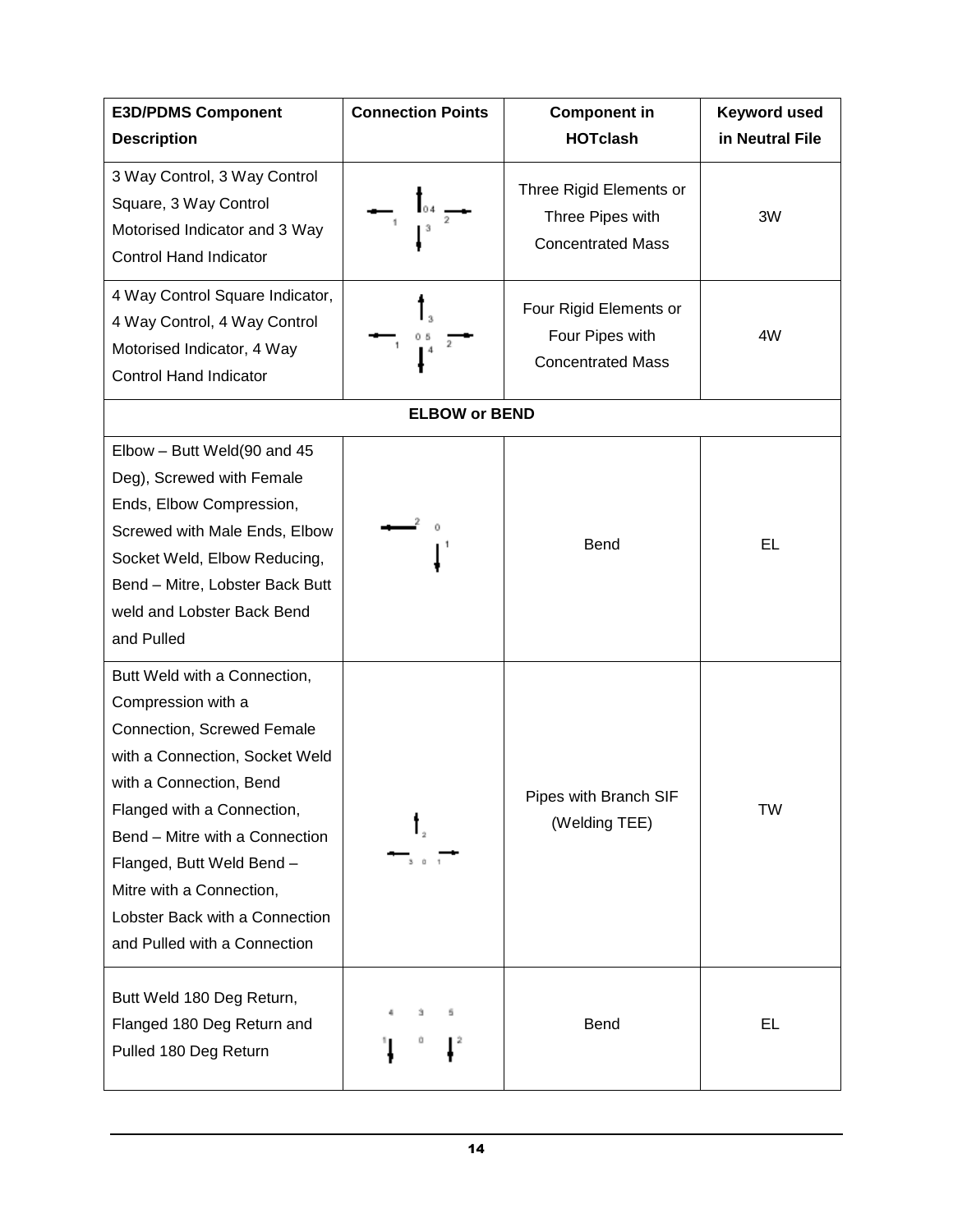| <b>E3D/PDMS Component</b><br><b>Description</b>                                                                                                                               | <b>Connection Points</b> | <b>Component in</b><br><b>HOTclash</b>      | <b>Keyword used</b><br>in Neutral File |
|-------------------------------------------------------------------------------------------------------------------------------------------------------------------------------|--------------------------|---------------------------------------------|----------------------------------------|
|                                                                                                                                                                               | <b>FILTER</b>            |                                             |                                        |
| Filter/Strainer- Straight Through                                                                                                                                             |                          | <b>Rigid Element</b>                        | <b>RB</b>                              |
| Filter / Strainer Angle                                                                                                                                                       |                          | <b>Rigid Element</b>                        | <b>RB</b>                              |
|                                                                                                                                                                               | <b>Flange</b>            |                                             |                                        |
| Flange Blind, Flared/Loose<br>Backing, Flange Backing,<br>Flange Reducing Concentric,<br>Screwed, Slip On, Slip On with<br>'J' Type Weld, Socket Weld and<br><b>Weld Neck</b> | $^{2}$<br>or<br>102      | <b>Rigid Element or Pipe</b><br>with Flange | FL.                                    |
| Orifice Slip On Flange and<br><b>Orifice Weld Neck</b>                                                                                                                        | o ti                     | Rigid Element with<br>Tapping               | <b>OF</b>                              |